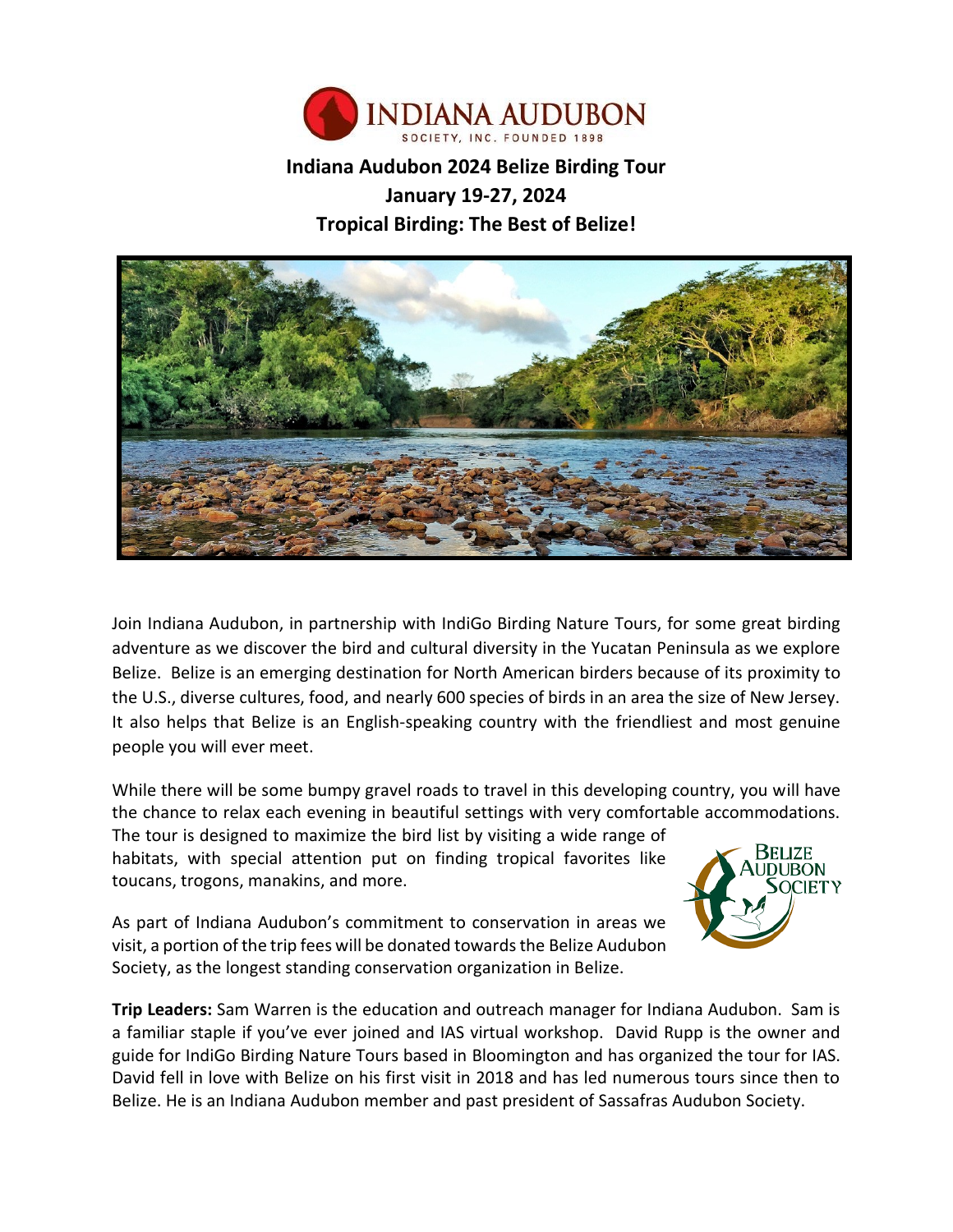Day 1. January 19<sup>th</sup>. Afternoon arrival in Belize City.

Day 2. January 20<sup>th</sup>. Crooked Tree Wildlife Sanctuary.

Day 3. January 21<sup>st</sup>. Shrimp farm and Black Rock Road.

Day 4. January 22<sup>nd</sup>. Black Rock and Macal River.

**Day 5.** January 23rd. Mountain Pine Ridge and Caracol Mayan Site.

Day 6. January 24<sup>th</sup>. Spanish Lookout and Bocawina.

Day 7. January 25<sup>th</sup>. Cockscomb Basin Jaguar Preserve

Day 8. January 26<sup>th</sup>. Red Bank for Scarlet Macaws; Hopkins coastal wetlands.

Day 9. January 27<sup>th</sup>. Return flight to U.S.

## **Detailed Itinerary**

## *DAY 1*

Crooked Tree – Welcome to Belize (night at Bird's Eye View Lodge)

All flights should be arranged to arrive in early afternoon at Philip S.W. Goldson International Airport (BZE) just outside Belize City. A guide from Bird's Eye View Lodge will be there to welcome us and provide transportation to the lodge which is less than an hour's drive from the airport. After checking in, we'll admire birds around the lodge, which include Vermilion Flycatcher, Hooded Oriole, Common Todyflycatcher, and Common Pauraque.

# *DAY 2*

Crooked Tree Wildlife Sanctuary (night at Bird's Eye View Lodge)

The village of Crooked Tree is on an island in the middle a huge lagoon. We will rise at dawn for a "must-do" boat trip for any birder that visits Belize. Target species include the elusive Agami Heron, the stately Jabiru, the Black-collared Hawk, and many more waterbirds. Nine herons are possible and five species of kingfishers. The rest of the day will be spent birding other parts of the island, visiting both pine forest and savanna habitat as we search for Yucatan Jay, Yellow-backed Oriole, and Black-throated Bobwhite.



# *DAY 3*

Coast to Mountains (night at Black Rock Lodge)

Before we head further inland, we'll visit Captain Hook's Shrimp Farm and Restaurant for a wide variety of shorebirds and a tasty lunch! This is a great spot to find Wilson's Plover, Western Sandpiper, Willet,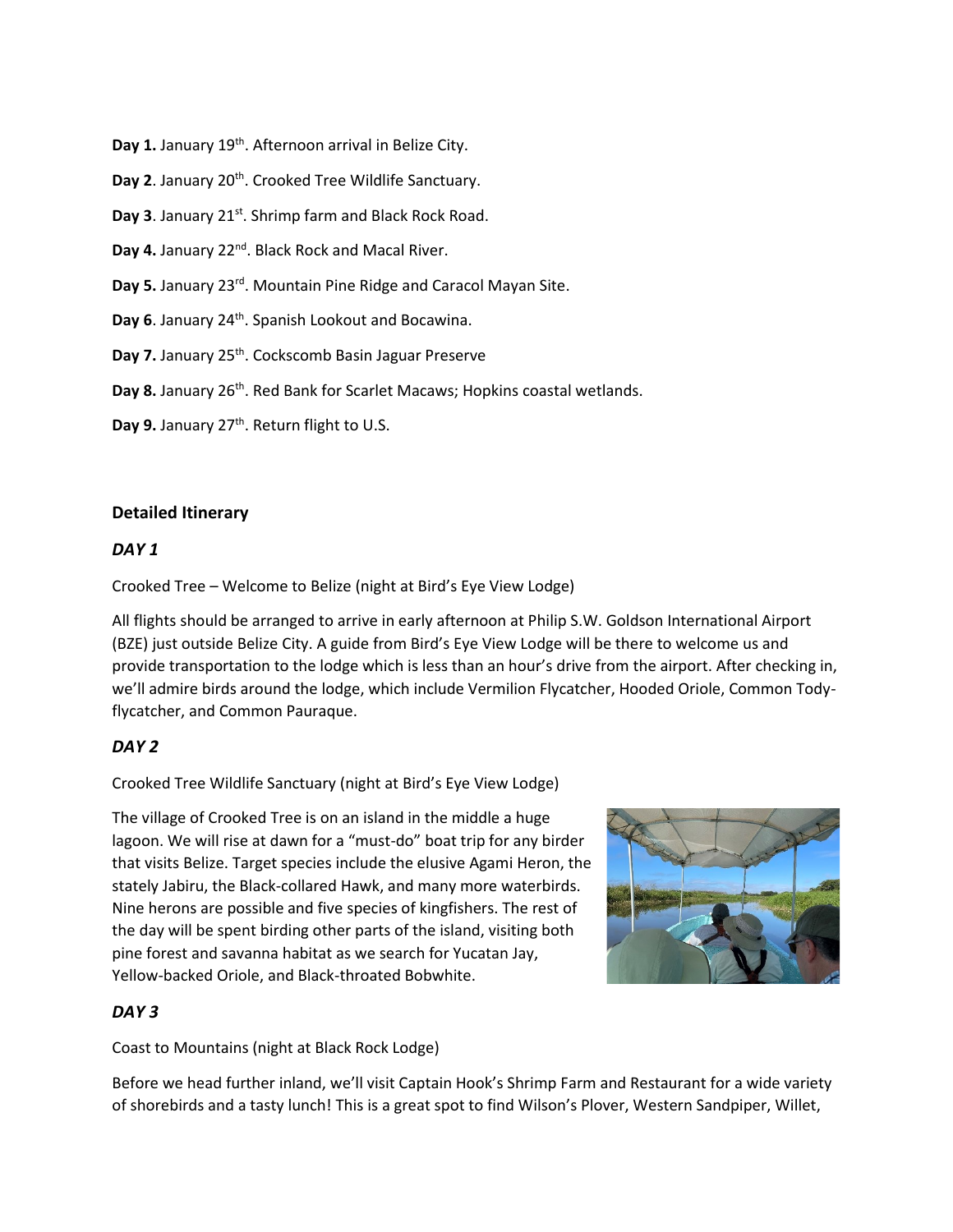and Northern Jacana. We'll also keep an eye open for the Cinnamon Hummingbird. A guide from Black Rock Lodge will meet us there and take us to the remote eco-lodge along the Macal River.

# *DAY 4*

Birding Black Rock (night at Black Rock Lodge)

Black Rock Lodge is one of the top eBird hotspots in Belize. We will spend this day on and near the grounds of the lodge, hoping to get a hawk-eagle sweep: Black, Ornate, and Black-and-white! An openair dining area looks out on the river below, and some of the birds that come to the feeder include Collared Aracari, Red-legged Honeycreeper, and Yellow-throated Euphonia. After a four-course dinner, we'll head back out on the grounds in search of an owl or two. A Spectacled Owl is a real possibility!

# *DAY 5*

Mountain Pine Ridge (night at Black Rock Lodge)

We will rise early for a long road trip to one of the most beautiful and remote areas in Belize: the

Mountain Pine Ridge. Rusty Sparrow, Rufous-capped Warbler, and Hepatic Tanager will be among our target species as we view waterfalls, caves, and spectacular scenery. If road conditions allow, we will continue on to the Caracol Archaeological Site to see Mayan Ruins and lots of birds. All four trogons native to Belize can be found here, and Caracol is also a great spot for Keel-billed Toucan, Black-throated Shrike Tanager, and White-whiskered Puffbird.



# *DAY 6*

Spanish Lookout to Bocawina (night at Bocawina)

We say goodbye to Black Rock Lodge after another amazing Belizean Breakfast. The agricultural lands of Spanish Lookout, a Mennonite community, will be our morning destination. Here we might find Scissor-tailed and Fork-tailed Flycatchers, Gray-crowned Yellowthroats, and a wide variety of raptors. After lunch at a local restaurant, we travel to the south along Hummingbird Highway to Bocawina Rainforest Resort, located in the middle of Mayflower Bocawina National Park. A late afternoon birding stroll here might turn up a Lesson's Motmot, Golden-hooded Tanager, or any of an assortment of hummingbirds.

# *DAY 7*

# Cockscomb Basin Jaguar Preserve (night at Bocawina)

Just to the south of Bocawina is the Cockscomb Basin Wildlife Sanctuary. The road to Cockscomb is a birding destination in itself. We will look for both Montezuma and Chestnut-headed Oropendola on the drive. In the preserve we will hope to find the Rufous-tailed Jacamar, both species of manakins, and some of the birds that love ants: Barred Antshrike, Dot-winged Antwren, Mayan Antthrush, and Dusky Antbird! We will return to Bocawina for more birding before dinner if time allows.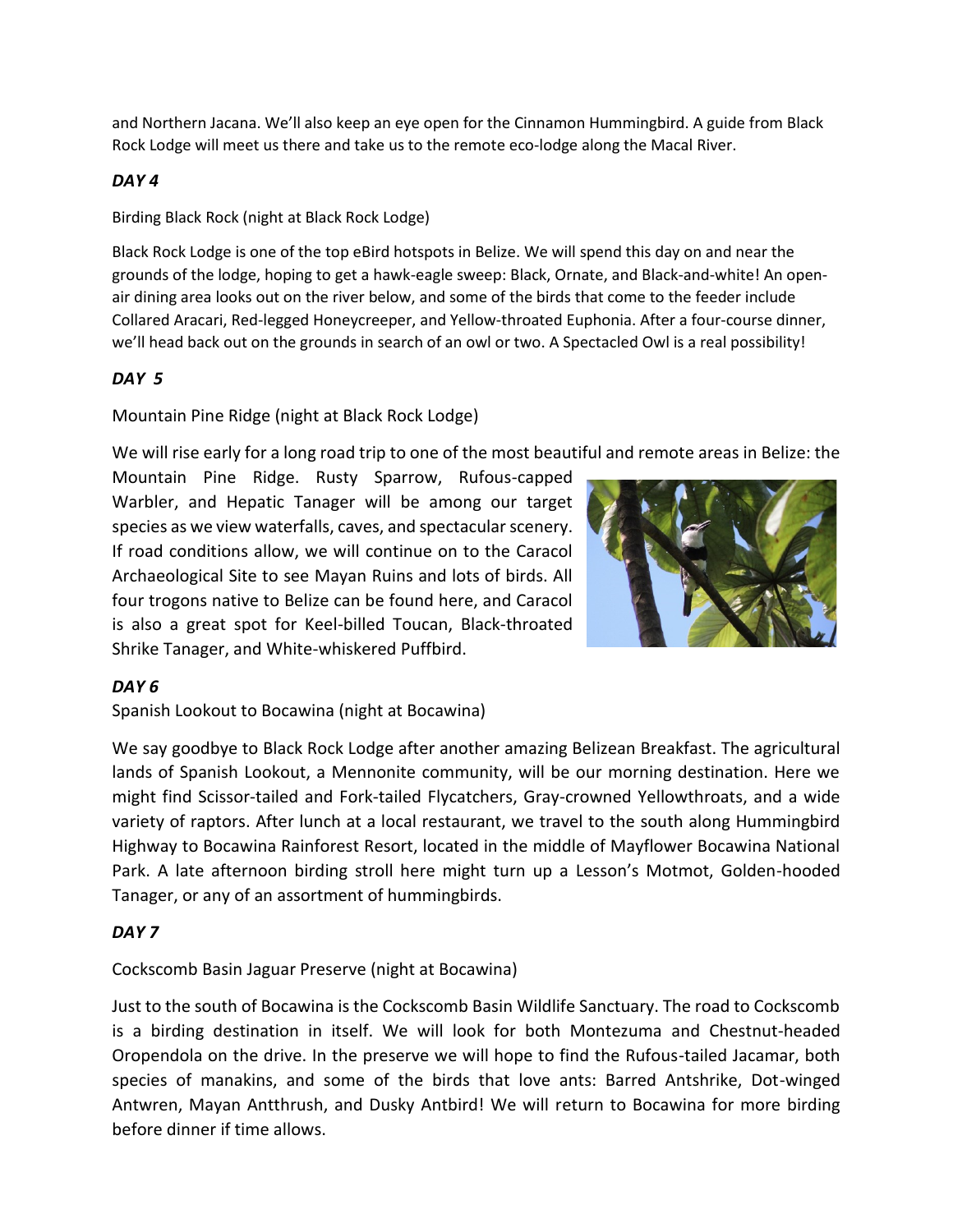# *DAY 8*

Red Bank and Hopkins (night at Bocawina)

We save the Scarlet Macaws for the last full day! The Mayan village of Red Bank hosts dozens of these beautiful birds in the nearby hills. After a morning of birding in Red Bank, we'll stop at a Mayan restaurant for lunch. The tour finishes with a visit to the Garifuna village of Hopkins, right on the Caribbean Sea. We'll fill in any gaps still left on our bird list by adding species like Magnificent Frigatebird, Royal Tern, and Brown Pelican. The Hopkins Wetlands is



also good for Clapper Rail, Roseate Spoonbill, Wood Stork, dowitchers and other wintering shorebirds.

# *DAY 9*

## Farewell to Belize

It will be difficult to leave, but on our ride back to the airport for departure we can discuss other Belizean birding hotspots that you can visit when you come back!

#### **Included with the Tour:**

- IAS member and IndiGo Birding Nature Tours guide David Rupp coordinating trip logistics before and during the tour.
- Local birding guides throughout Belize.
- Transportation with fuel included throughout the trip.
- All lodging for 9 days, 8 nights.
- All meals starting with dinner on day 1 and finishing with breakfast on day 9.
- All entrance fees to reserves and national parks, including Crooked Tree boat tour.
- Standard lunch and dinner tips for restaurant wait staff.

#### **Not included with the Tour:**

- International flights to and from Belize.
- Tips for hotel staff, bird guides and driver, are not included.
- Medical expenses, prescription drugs and other items of personal use.
- Additional services offered in hotels (Spa, massage, etc.)
- Alcoholic beverages and anything else not listed on the menus of restaurants.
- Health and/or trip insurance
- Laundry service
- Souvenirs
- Any other expense or extra tour not listed as included above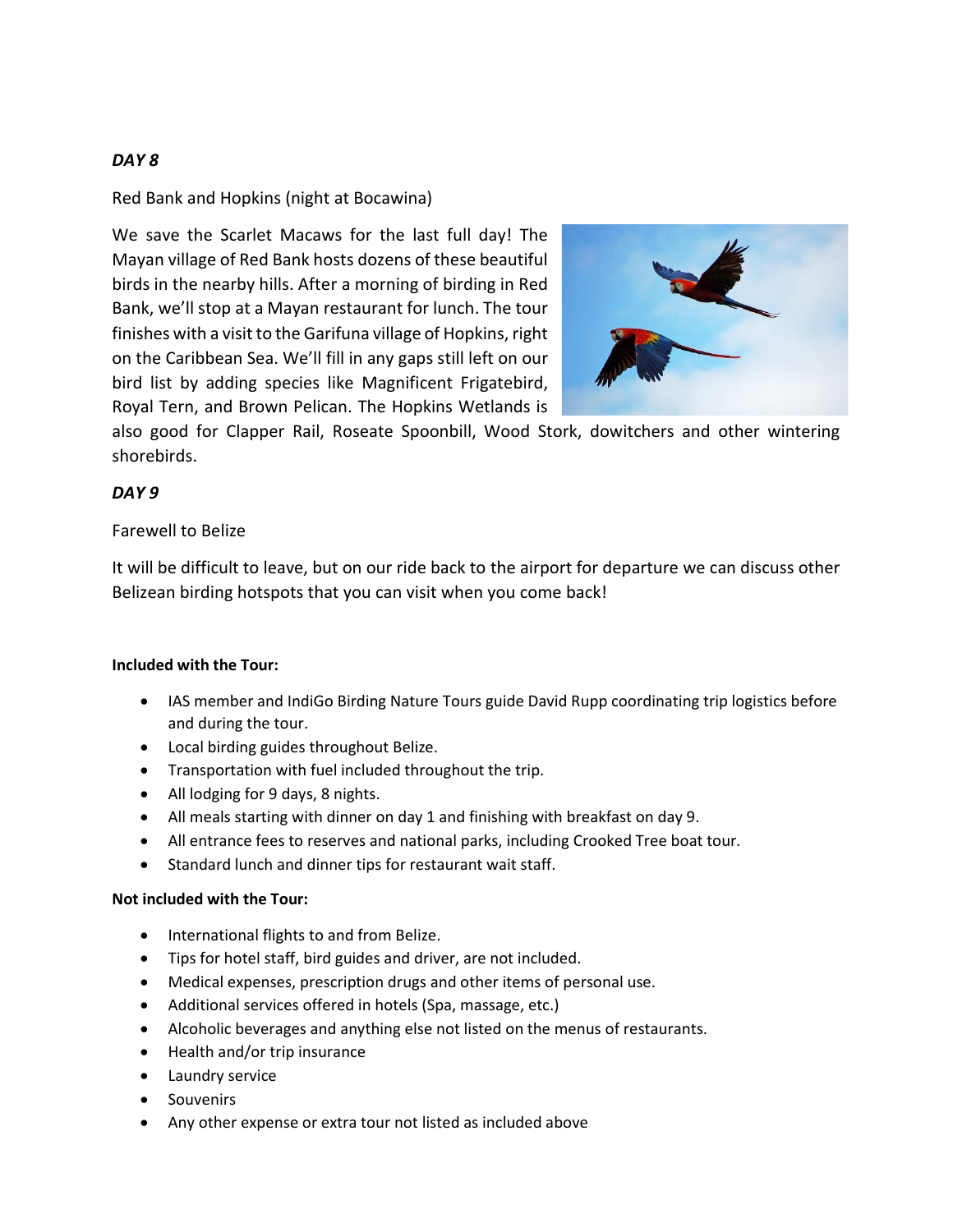Trip limit is 10 participants max. Prices are based on double occupancy. For more information or to register, contact Brad Bumgardner at bbumgardner@indianaaudubon.org. A \$500 deposit/person is required for reservation.

> **\$3,190 per person IAS Member. \$3,290 per person non-IAS Member. Single Supplement: \$400**

*\$75 surcharge for credit card payments*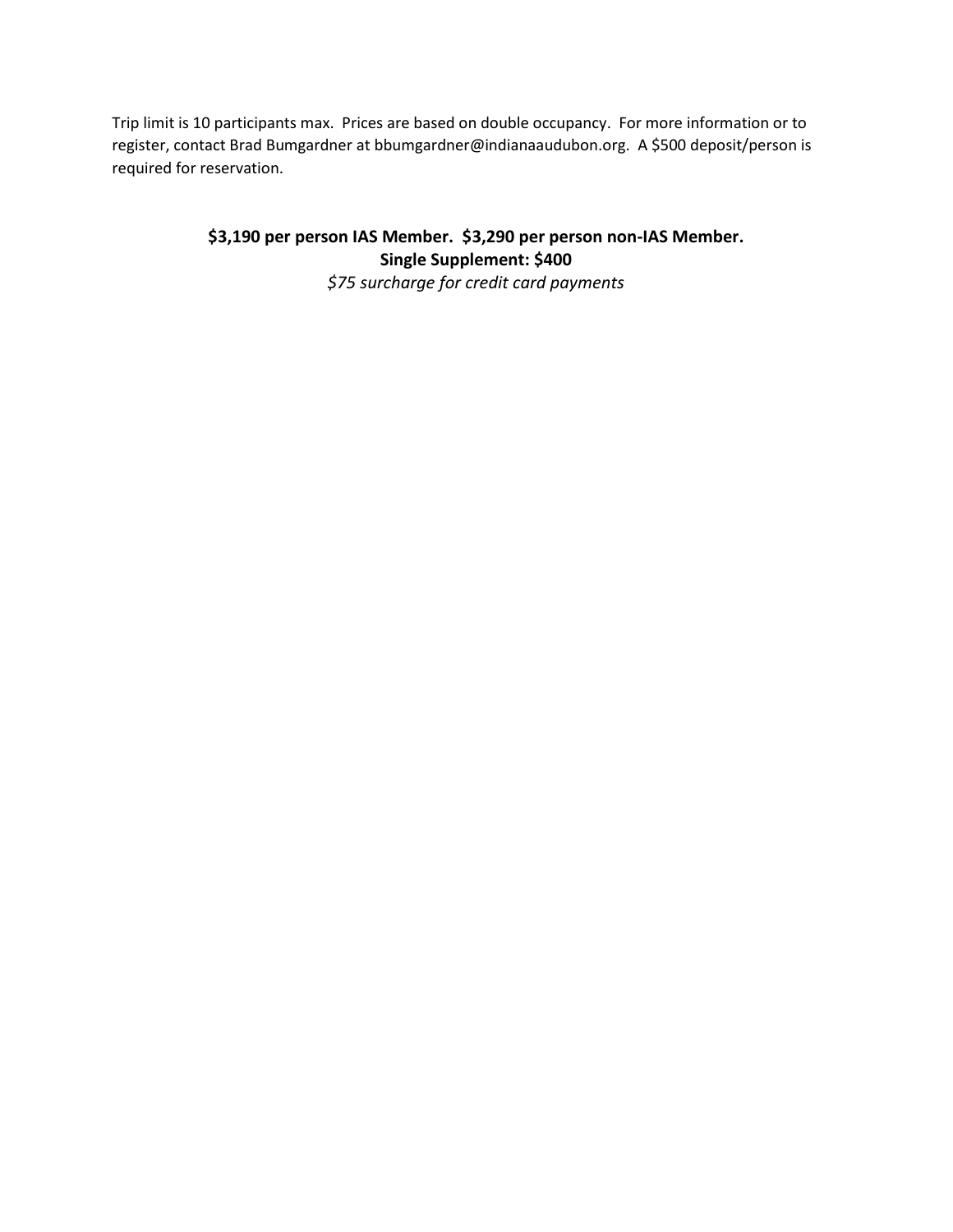

# **INDIANA AUDUBON TERMS AND CONDITIONS**

We believe it is best to begin with a clear written understanding of our respective responsibilities and obligations. Please read the entire document and select "I/we have read and understood these terms and conditions" to continue with the booking process. If you prefer, you can request a paper booking form, fill it out, sign it, and return it by fax or mail. We will not consider your booking confirmed until we receive both your completed booking form and your deposit (or full payment for late bookings). If you have any questions, please feel free to contact us by e-mail at bbumgardner@indianaaudubon.org or by phone at (219)-928-6905 (US & Canada) INDIANA AUDUBON SOCIETY undertakes to create a trip itinerary, to provide a trip leader to guide expeditions, and to arrange for all travel services and accommodation. INDIANA AUDUBON SOCIETY reserves the right to substitute other suppliers of arranged services, and to alter the itinerary when deemed necessary or advisable. The passage contract used by the airline shall constitute the trip participant's sole contract regarding international air travel and is not a contract with INDIANA AUDUBON SOCIETY.

#### TRIP PRICE

The price of the trip includes all accommodation, ground transport as required by the itinerary, tour materials and the service(s) of a leader, entrance fees to parks and reserves mentioned on the itinerary, as well as meals as indicated on the final itinerary. Exclusions to prices are noted on your itinerary or are designated as optional activities. The price represents a complete package; itemization of individual costs is not available. Not included are flights between your home and the tour's starting and ending destinations. Travel expenses such as departure taxes, passports, visas, immunizations, insurance, medical costs, evacuation, optional excursions, room service, minibar, laundry, excess baggage, telephone calls and expenses of a purely personal nature are not included. Any expenses arising from the delay, disruption or extension of a trip due to causes beyond INDIANA AUDUBON SOCIETY'S control are not included. Tips to the Indiana Audubon Society tour leader are not included. If you have questions about what is or is not included in your tour, please do not hesitate to contact us. A special note on trip reports: Our guides write trip reports for many of the tours, but due to time constraints, busy schedules, and other reasons, a trip report cannot be produced for every tour. Indiana Audubon Society cannot guarantee that a trip report will be written for any tour.

#### TRIP PRICE INCREASE

Due to a variety of possible circumstances beyond our control, the total trip cost is subject to change, although this is only as a last resort. Participants will be notified if any changes to the trip cost will be incurred. INDIANA AUDUBON SOCIETY tries its best to anticipate the rising costs of service in every country it operates, but when unexpected increases occur we will reserve the right to increase our price by 10% of the tour price. If greater increases are necessary, participants will be allowed to withdraw from the tour without cancellation penalty. If you wish to avoid the cost of a single room (single supplement), we will attempt to find a roommate for you, but please be aware that this is not always possible, and if we are unable to find a suitable roommate for you, you will be required to pay the single supplement. Please note rooming preferences will be honored to the best of our ability, but not guaranteed. In some locations, such as remote field stations or very small lodges, single rooms may not be available, and sharing arrangements need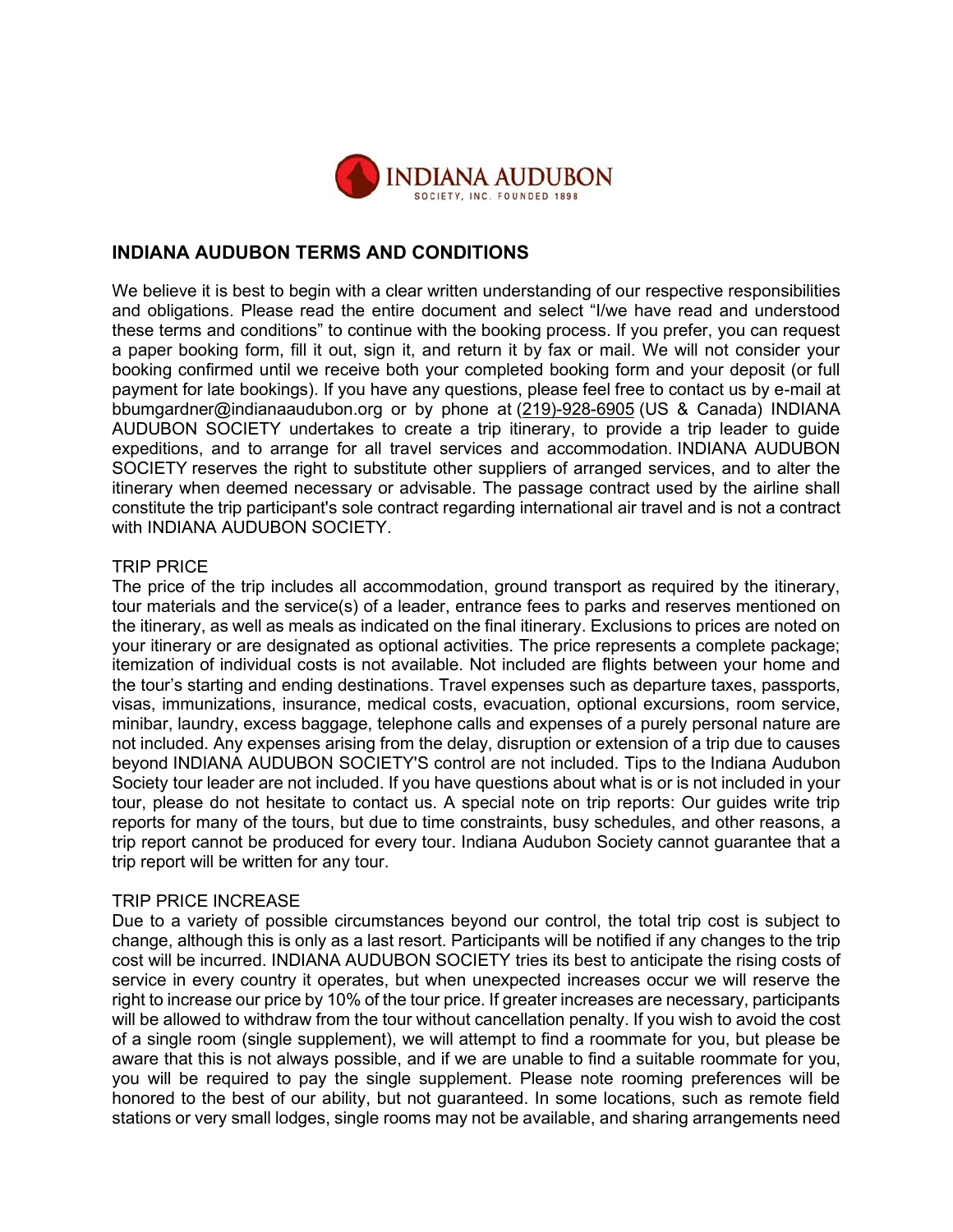to be accommodated. Whenever INDIANA AUDUBON SOCIETY is aware of these situations, participants will always be informed prior to booking. When unexpected sharing must occur (particularly in remote locations where communication is difficult) the lack of availability at a particular hotel or lodge is usually not notified to us in advance and is only discovered on arrival. Under these circumstances, your leader(s) will do their best to accommodate the group's preferences.

## RESERVATIONS and PAYMENTS

To secure your reservation, we require a deposit as well as the signing of the booking form including the assumption of risk and liability release, either electronically or handwritten on a paper form. DEPOSITS ARE NON-REFUNDABLE IF YOU DECIDE TO CANCEL YOUR TOUR. If INDIANA AUDUBON SOCIETY cancels a tour, deposits are almost always refundable; please refer to the section on CANCELLATIONS below. INDIANA AUDUBON SOCIETY reserves the right to refuse or decline bookings for any reason whatsoever, at its sole discretion. A booking is accepted only from the date that INDIANA AUDUBON SOCIETY has confirmed acceptance in writing and received your booking form and payment. Only at this point does the contract between the participant and INDIANA AUDUBON SOCIETY come into existence. If payments are not received according to the payment schedule outlined in the invoice, INDIANA AUDUBON SOCIETY reserves the right to treat these bookings as canceled and charge cancellation fees as outlined in this booking form. For tours to all international destinations, the full balance is due 90 days prior to the starting date of the tour. Payments for bookings made less than 90 days prior to departure are due in full at the time of booking. We accept payments by check, bank draft, or bank-to-bank (wire) transfer. Credit cards payments may require additional credit card processing fees and must be paid by participant if this is the preferred method of payment. All checks must be in US dollars and drawn on a US bank. For payments by wire transfer, you must instruct your bank to cover all bank charges involved in sending the wire. In many instances, an intermediary bank will deduct additional charges, which are deducted from the total that is transmitted to our account. If this is a small amount (US\$25 or less), we will absorb it, but if the charges are more than US\$25, INDIANA AUDUBON SOCIETY will invoice you for the charges.

#### **INSURANCE**

All trip participants are responsible for their own personal travel insurance to cover accident, medical expense, evacuation, repatriation, and loss of effects. We suggest you check your health policy to determine if it provides any overseas coverage (most do not). In addition, we strongly recommend trip cancellation/interruption coverage. We cannot stress how important this is to protect your investment. Please note that most traveler insurance companies require policies to be purchased within a short period following booking, depending on the insurer, so bear this in mind when booking and applying for travel insurance.

# CHANGE OF ITINERARY or LEADER

INDIANA AUDUBON SOCIETY reserves the right to make tour changes if the need should arise due to unforeseen circumstances or for safety reasons. If the trip leader/guide determines it is best to deviate from the activities described in the trip program, he/she will make reasonable efforts to substitute an activity of comparable interest and satisfaction to the trip participants. If significant changes are necessary prior to the start of any tour, participants will be informed. If a change of itinerary or operation mode is imposed upon us for any reason, such as airline strikes, weather or political unrest, the additional costs, whatever these may be, shall be the participants' responsibility. Finally, INDIANA AUDUBON SOCIETY reserves the right to reassign or substitute any of its leaders to any tour.

# GROUP SIZE

A suitable maximum group size to enjoy a tour will depend very much upon the location and type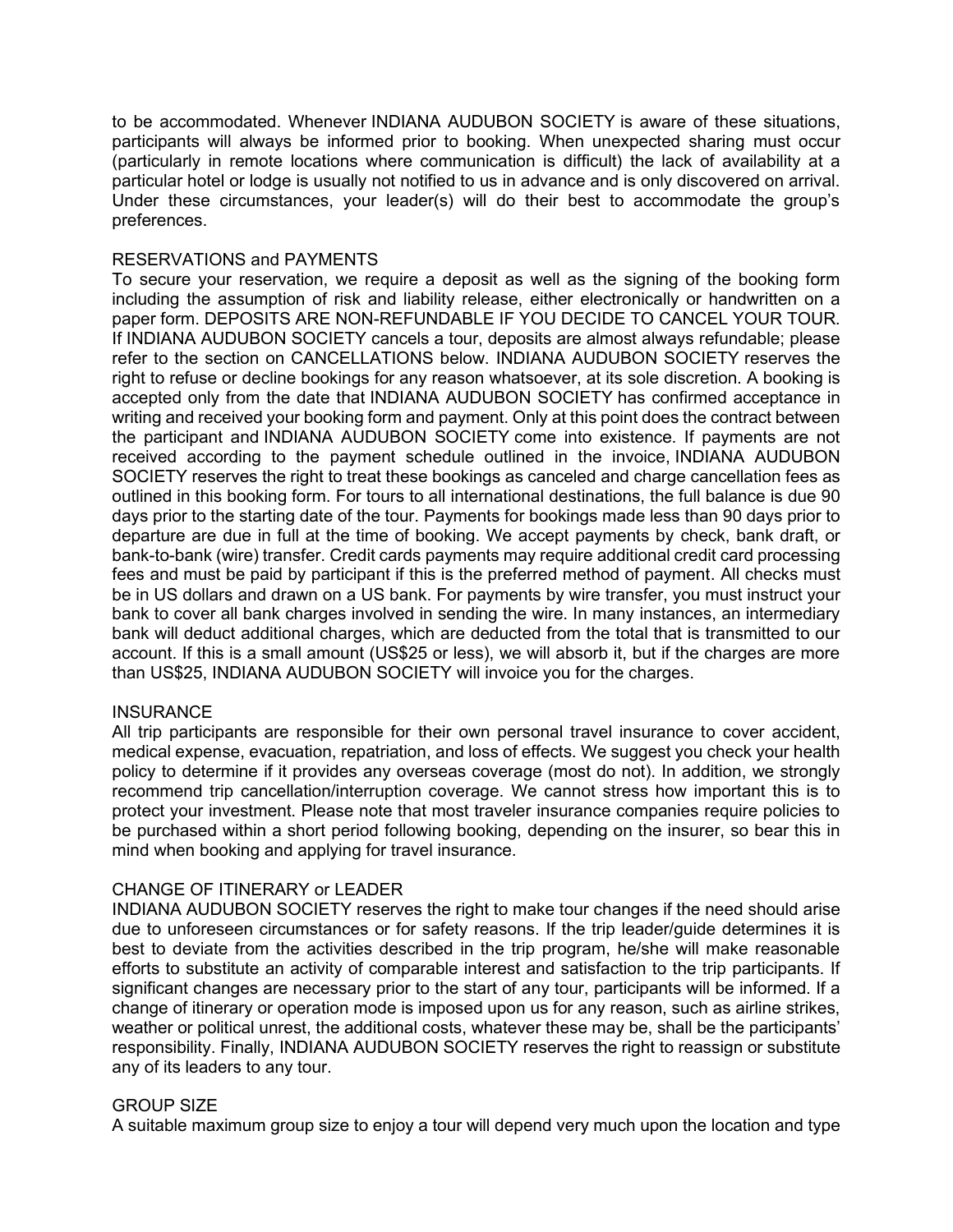of habitats visited. The tour pages on the Indiana Audubon Society website state the maximum group size for each tour, or you may contact us and ask. All but a very few of our tours are limited to 8-12 participants and one leader. When there are more than 12 participants a second leader will be provided at no additional charge.

## MEDICAL CARE

All applicants with medical problems that could interfere or limit participation in the tour, or with communicable diseases, are required to make them known to us. The trip leader/guide has the right to disqualify anyone at any time from certain activities, if he/she has reason to believe that the person is not capable of safely participating in the activity. INDIANA AUDUBON SOCIETY makes no representation that there will be a doctor on any trip, and we assume no liability whatsoever regarding provision of medical care. If a participant is injured or becomes ill, INDIANA AUDUBON SOCIETY or the trip leader/guide may, at the participant's cost, arrange medical evacuation or other emergency services.

## RESTRICTIONS AND PARTICIPATION

Our tours do not normally entail very strenuous activity but, if this cannot be avoided, it will be made clear in the tour details. Nevertheless, participants must be able to complete moderate walks of several miles a day, sometimes on uneven or slippery surfaces, to participate fully in the activities of the tour. To cater for the needs of all clients, our tours sometimes involve long days in the field and traveling long distances.

# AUTHORITY OF TRIP LEADER/GUIDE

Please let the trip leader/guide know of any problems or dissatisfaction; he/she will usually be able to remedy the situation. If a schedule change is necessary, he/she will ordinarily consult with trip participants. However, on matters relating to the safety and proper conduct of the trip, the leader's decision is final. INDIANA AUDUBON SOCIETY accepts no responsibility for a participant who breaks the laws or regulations of any country visited, who is judged detrimental to the safety or welfare of others on the trip, or whose behavior impedes the operation of the trip or the rights, welfare or enjoyment of other trip participants. Such a person may be asked to leave the trip and INDIANA AUDUBON SOCIETY shall not be liable for any additional expenses incurred by a person excluded from further participation on a trip, including, but not limited to, ground costs and airfares.

# TRAVELER'S RESPONSIBILITY

Trip participants' responsibilities include: selecting a trip appropriate to their interests and abilities; determining that destinations and activities are appropriate for them; determining that they are in sufficient health and fitness to undertake the trip and activities along the way; acquiring necessary passports, visas and immunizations; securing adequate insurance coverage; bringing appropriate clothing and equipment; passing through customs. Participants are responsible for the fate of all personal belongings they choose to bring on the trip.

# **DOCUMENTATION**

For tours outside of your country of citizenship, a passport valid for six months after the date of completion of your international travel is required for all trips. Many countries require foreign visitors to obtain a visa before they can enter the country. It is the responsibility of the traveler to determine their visa requirements for all destinations and countries visited within a tour, though INDIANA AUDUBON SOCIETY can help you with this upon request.

#### CANCELLATION BY TRAVELER

We require written notice of cancellation (email or fax), which is effective upon receipt by us. If you need to cancel your booking, you must inform us immediately via email or fax and we will